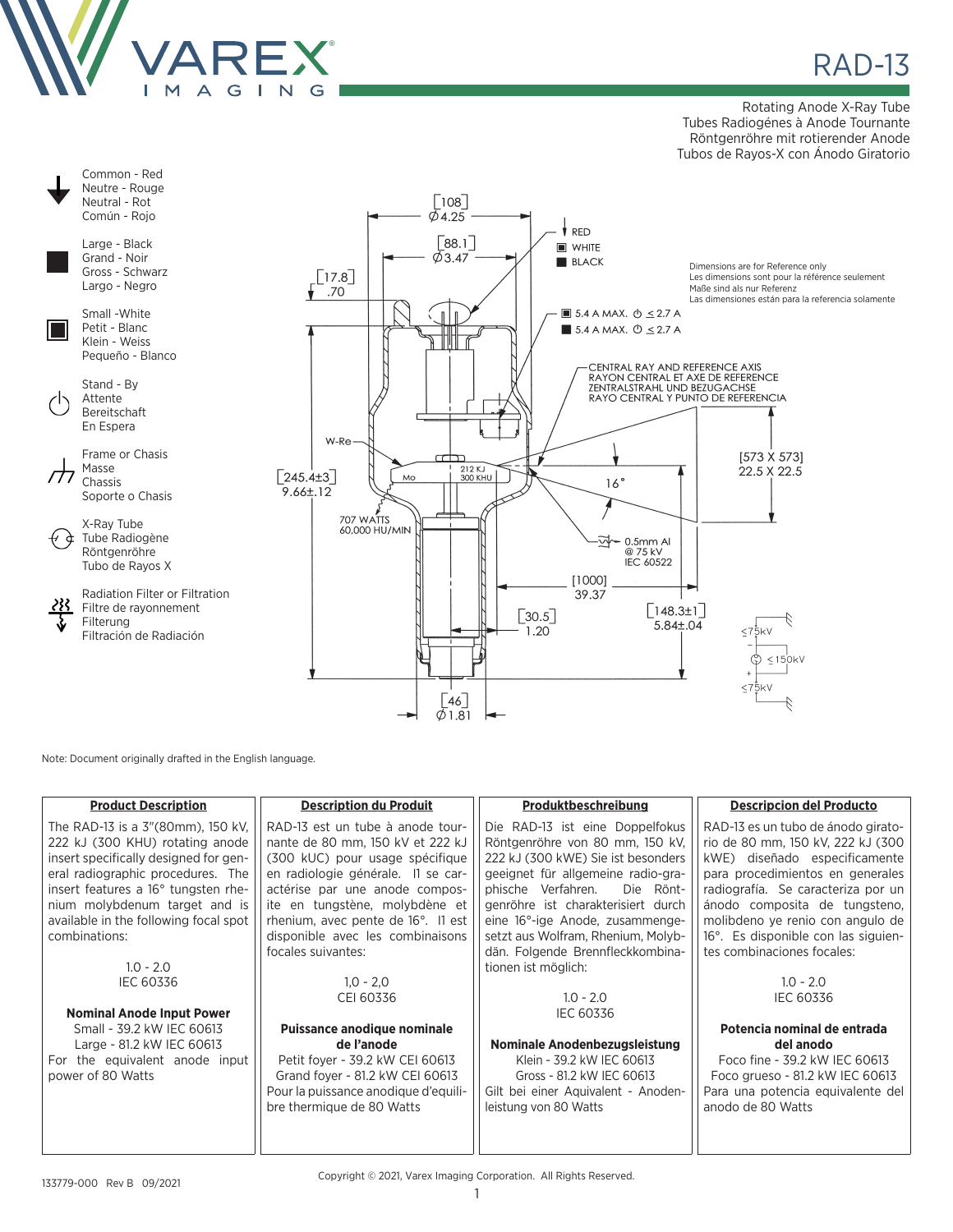

Single Load Ratings IEC 60613 Abaques de Chargepour Pose Unique CEI 60613 Brennfleck - Belastungskurven IEC 60613 Diagramas de Exposición Radiográfica IEC 60613

## 3 Ø Constant Potential



**60 HZ - 3,450 RPM**



| For $1\varnothing$ and other applications, please                       | Pour 10 et autre applications, prière                        | Für 10 und andere Anwendungen,                                                             | Para 10 y otras aplicaciones, por favor                                                                          |
|-------------------------------------------------------------------------|--------------------------------------------------------------|--------------------------------------------------------------------------------------------|------------------------------------------------------------------------------------------------------------------|
| consult the manufacturer.                                               | de consulter le Fabricant.                                   | konsultieren mit dem Fabrikant, bitte.                                                     | consulte a la Compañia.                                                                                          |
| Nominal anode input power for the<br>lanode heat content 40%. IEC 60613 | Puissance calorifique nominale de<br>l'anode: 40%, CEI 60613 | Thermische Anodenbezugsleistung<br>bei einer Wärmespeicherung von 40%.<br><b>IEC 60613</b> | Aproximadamente el poder de<br>penetracion para obtener un<br>almacenaje de calor del anodo de<br>40%, IEC 60613 |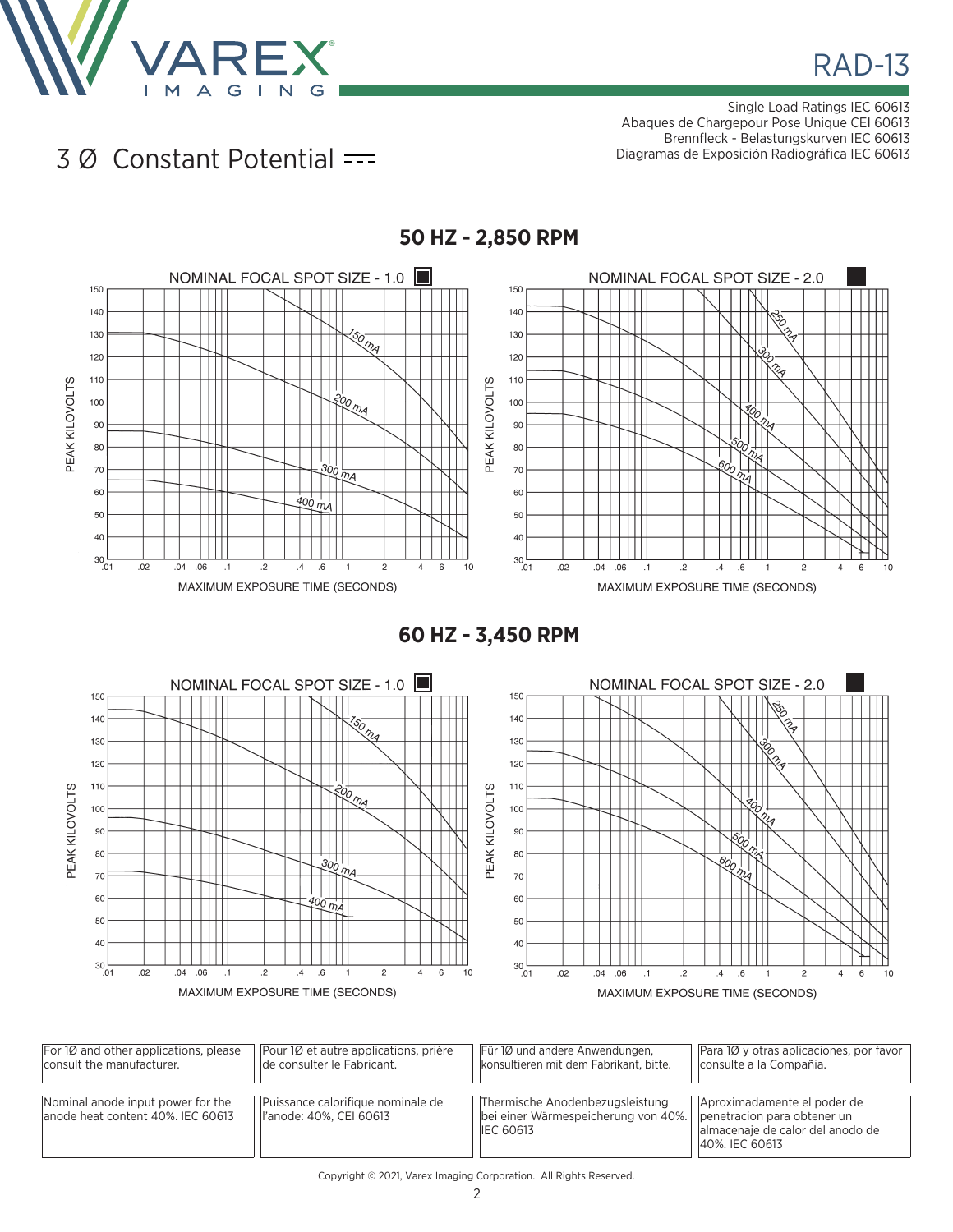

Single Load Ratings IEC 60613 Abaques de Chargepour Pose Unique CEI 60613 Brennfleck - Belastungskurven IEC 60613 Diagramas de Exposición Radiográfica IEC 60613

## 3 Ø Constant Potential



**180 HZ - 10,000 RPM**



| For $1\varnothing$ and other applications, please                      | Pour 10 et autre applications, prière                         | Für 10 und andere Anwendungen,                                                             | Para 10 y otras aplicaciones, por favor                                                                          |
|------------------------------------------------------------------------|---------------------------------------------------------------|--------------------------------------------------------------------------------------------|------------------------------------------------------------------------------------------------------------------|
| consult the manufacturer.                                              | de consulter le Fabricant.                                    | konsultieren mit dem Fabrikant, bitte.                                                     | consulte a la Compañia.                                                                                          |
| Nominal anode input power for the<br>anode heat content 40%. IEC 60613 | Puissance calorifique nominale de<br>ll'anode: 40%. CEI 60613 | Thermische Anodenbezugsleistung<br>bei einer Wärmespeicherung von 40%.<br><b>IEC 60613</b> | Aproximadamente el poder de<br>penetracion para obtener un<br>almacenaje de calor del anodo de<br>40%, IEC 60613 |

## Copyright © 2021, Varex Imaging Corporation. All Rights Reserved.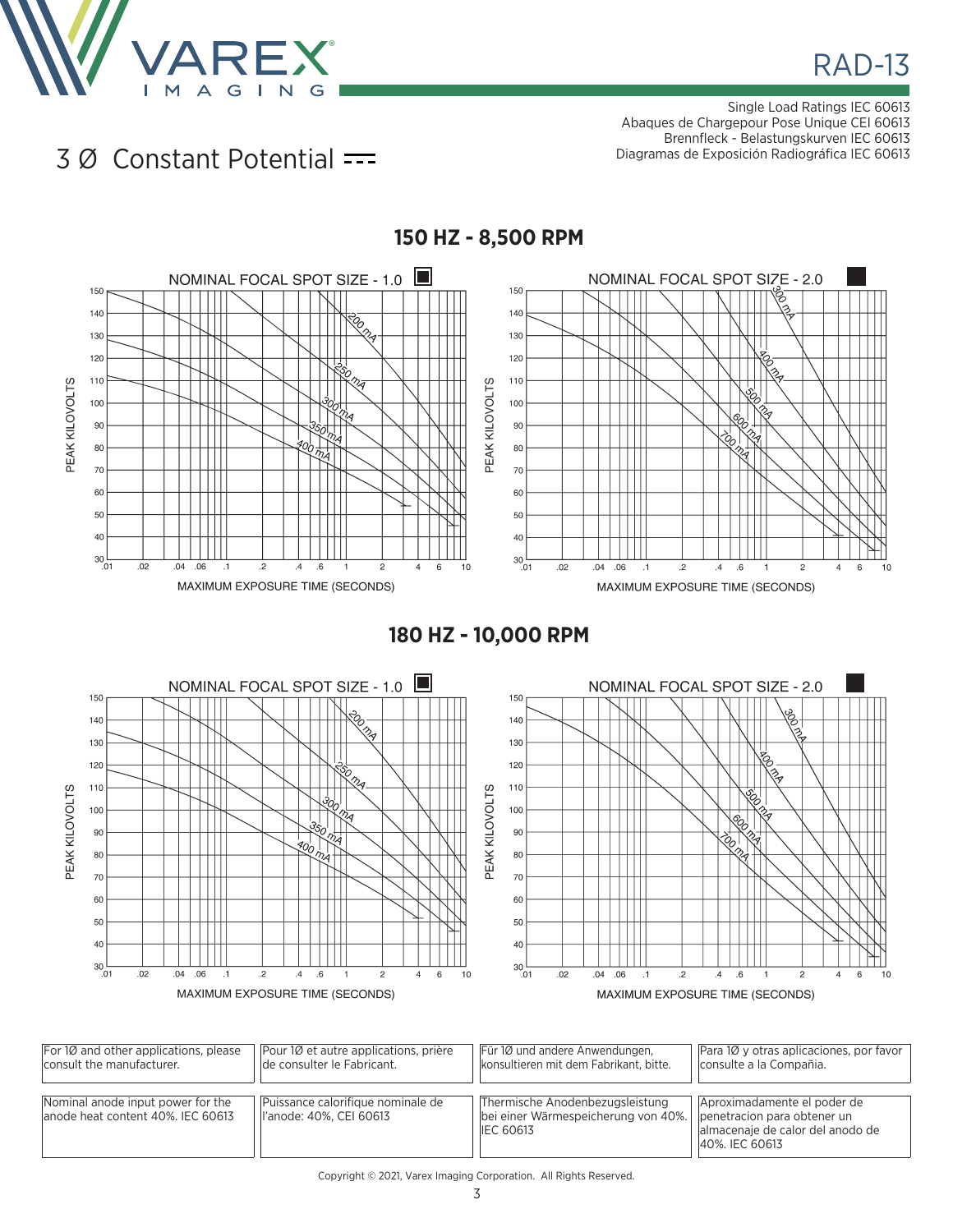

Filament Emission Charts IEC 60613 Abaques d' Émissions des Filaments CEI 60613 Glühfadenemissionsdiagramm IEC 60613 Curvas de Emisión de los Filamentos IEC 60613

## 3 Ø Constant Potential



| Note:                            | Remarque: | Anmerkung:<br> When using these emission curves  Lors de l'utilisation de ces abagues  Wenn Sie diese Emissionskurven für  Si-utiliza-estas-curvas-de-emisión-para<br>for trial exposures, refer to the power    pour des expositions d'essai, référez-   Testaufnahmen verwenden, beziehen    exposiciones de prueba, refiérase a las<br>rating curves shown for maximum vous aux courbes maximales de kV. Sie sich hierbei auf die entsprechenden curvas de gradación de potencia para<br> kV, tube emission, filament current,  d'émission du filament, de temps  Nennleistungskurven für max. kV- | Nota:<br>el máximo de kV, tubo de emisión,                                                       |
|----------------------------------|-----------|-------------------------------------------------------------------------------------------------------------------------------------------------------------------------------------------------------------------------------------------------------------------------------------------------------------------------------------------------------------------------------------------------------------------------------------------------------------------------------------------------------------------------------------------------------------------------------------------------------|--------------------------------------------------------------------------------------------------|
| exposure time, and target speed. |           | $\alpha$ d'exposition et de vitesse de rotation. $\alpha$ Werte, Röhrenemission, Heizstrom,<br>l und Anodendrehzahl.                                                                                                                                                                                                                                                                                                                                                                                                                                                                                  | corriente en los filamentos, tiempo de<br>exposión, y a las curvas de velocidad<br>del obietivo. |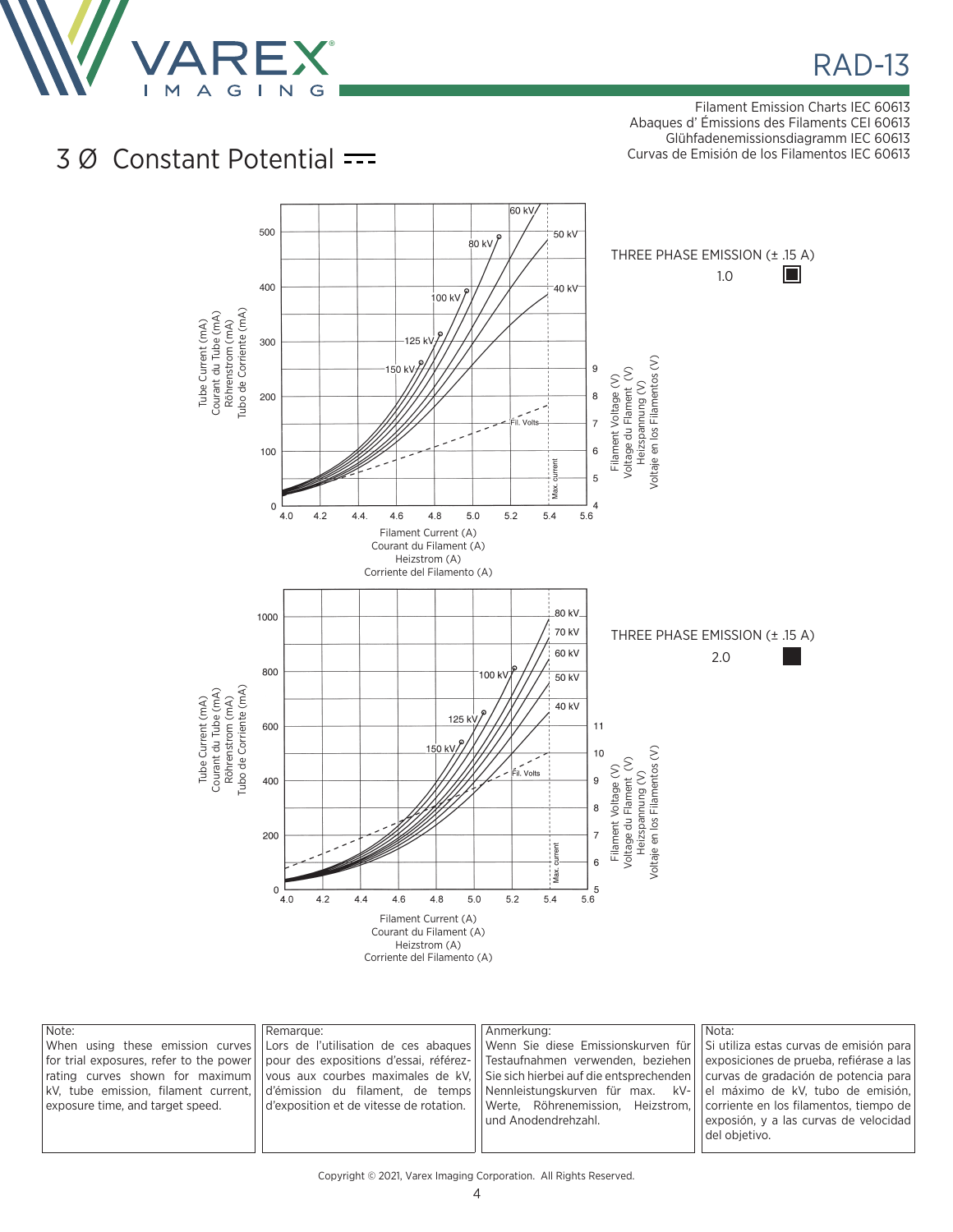

RAD-13

Anode Heating & Cooling Chart Abaques d' Échauffement et de Refroidissement de L'Anode Anodenerhitzungs und Kühlungsdiagramm Curvas de Calentamiento y Enfriamiento del Anodo



Copyright © 2021, Varex Imaging Corporation. All Rights Reserved.